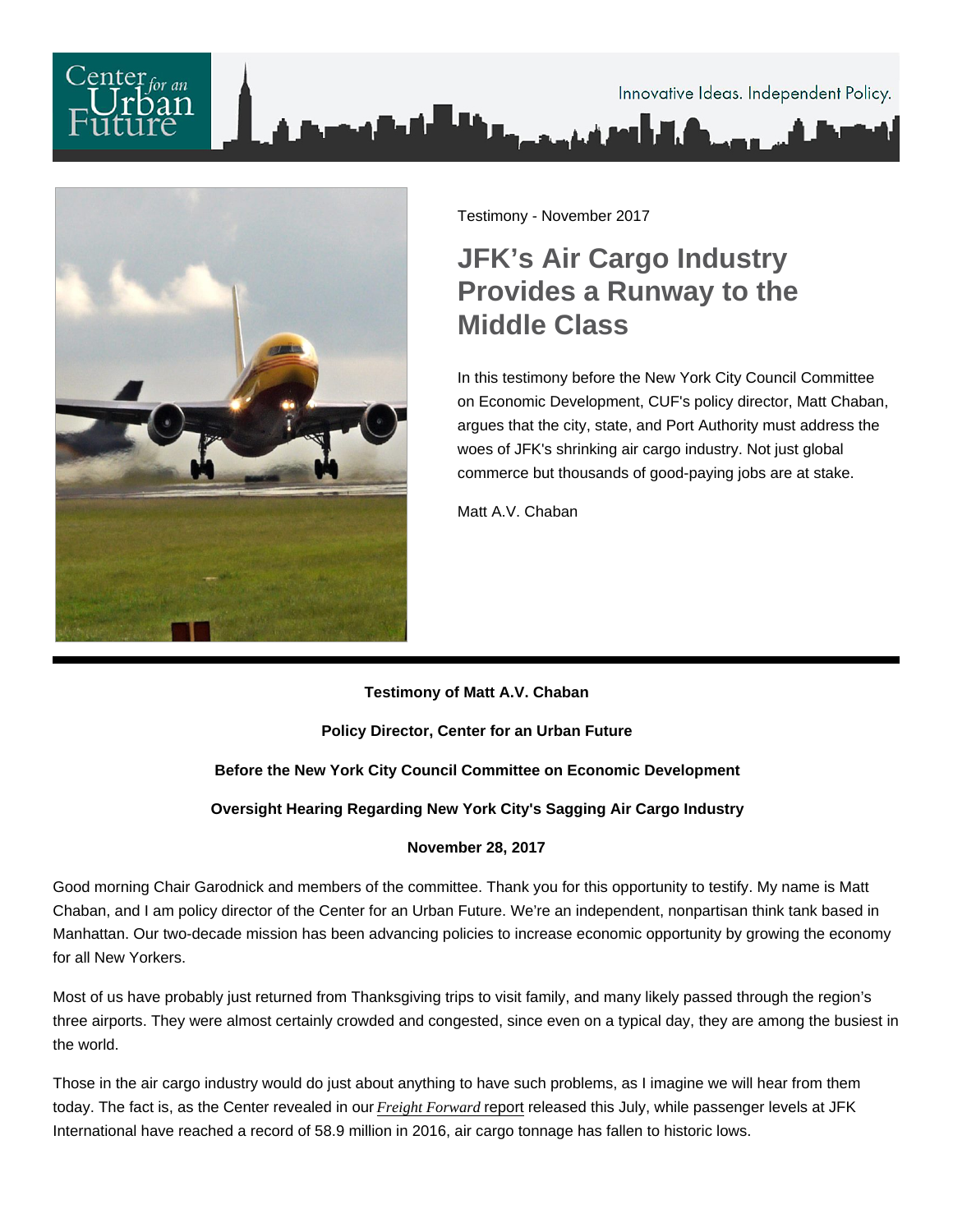This imperils not only a link to the global economy and an engine of the local one, but a vital source of strong middle-class jobs. The city must work to stop JFK's air cargo free fall.

In the past five years, cargo volumes are down 6.3 percent, to 1.26 million metric tons. Since 2004, when volume peaked at 1.7 million metric tons, air cargo is down more than a quarter. That 1.26 million may still sound like a lot, but whereas JFK was the leading air cargo destination in the world into the early 1990s, it now ranks seventh nationally and 22nd internationally. This despite companies like Amazon stoking record shipments of goods around the country and the globe, as we saw with the company's blockbuster weekend sales.

In fact, JFK runs counter to the national trend. Airports ranging from LAX to Miami to Chicago and even Newark are all up the past five years, with the national air cargo volume rising 6 percent; Chicago's rose a whopping 38 percent. Over the past two years Indianapolis is the only other of the top 15 airports not to see growing cargo volumes.

The decline in air cargo movements at JFK is a major problem for New York City's economy, particularly at a time when so few good-paying, middle-class jobs are being created in the five boroughs.

Over the past couple of years, the Center for an Urban Future has focused significant attention on the need to create more middle class jobs in New York City. As we've detailed in our Middle Class Project—a research initiative funded by Fisher Brothers and Winston C. Fisher—while the city's economy has been booming, adding around 700,000 jobs over the past decade, relatively few of those positions have been middle-income jobs that are accessible to a large segment of New Yorkers.

The air cargo sector should be a key part of city efforts to preserve and grow middle class jobs.

There is actually reason to believe that—with the right support—New York's air cargo sector has significant potential for growth in the decades ahead. According to the [most recent Aerospace Forecasts](https://www.faa.gov/data_research/aviation/aerospace_forecasts/) from the Federal Aviation Administration, air cargo movements in and out of U.S. airports are projected to increase at an average rate of 3.1 percent per year through 2037.

Much of this traffic is expected to come from abroad, which is a particular strength for JFK. While Domestic cargo movements are forecast to increase at an average annual rate of 1.3 percent, international cargo traffic is expected to grow an average of 3.8 percent annually.

If JFK could capture a proportional share of this growth, it would mean hundreds if not thousands of new middle-class jobs for New Yorkers.

At a minimum, New York needs to hold onto the good-paying jobs already associated with the city's air cargo sector.

JFK's air cargo industry sustains some 34,000 jobs citywide, both on-airport and in off-airport warehouses, distribution facilities, and regional suppliers, according to the Port Authority's count. Of these, more than 15,000 jobs are at the airport itself, comprising roughly 20 percent of JFK's total on-airport workforce.

Air cargo workers earn on average more than \$44,000 annually, with pathways to supervisory roles and higher incomes. Roughly four out of five of these jobs are accessible to workers with no more than a high school degree.

City and state officials can help this industry take off again.

Over the years, the Center has [put forth](https://nycfuture.org/research/on-a-wing-and-a-prayer) a number of recommendations for city and state economic development officials, as well as the Port Authority, to address the challenges facing New York's air cargo sector. Here are a few of our suggestions: